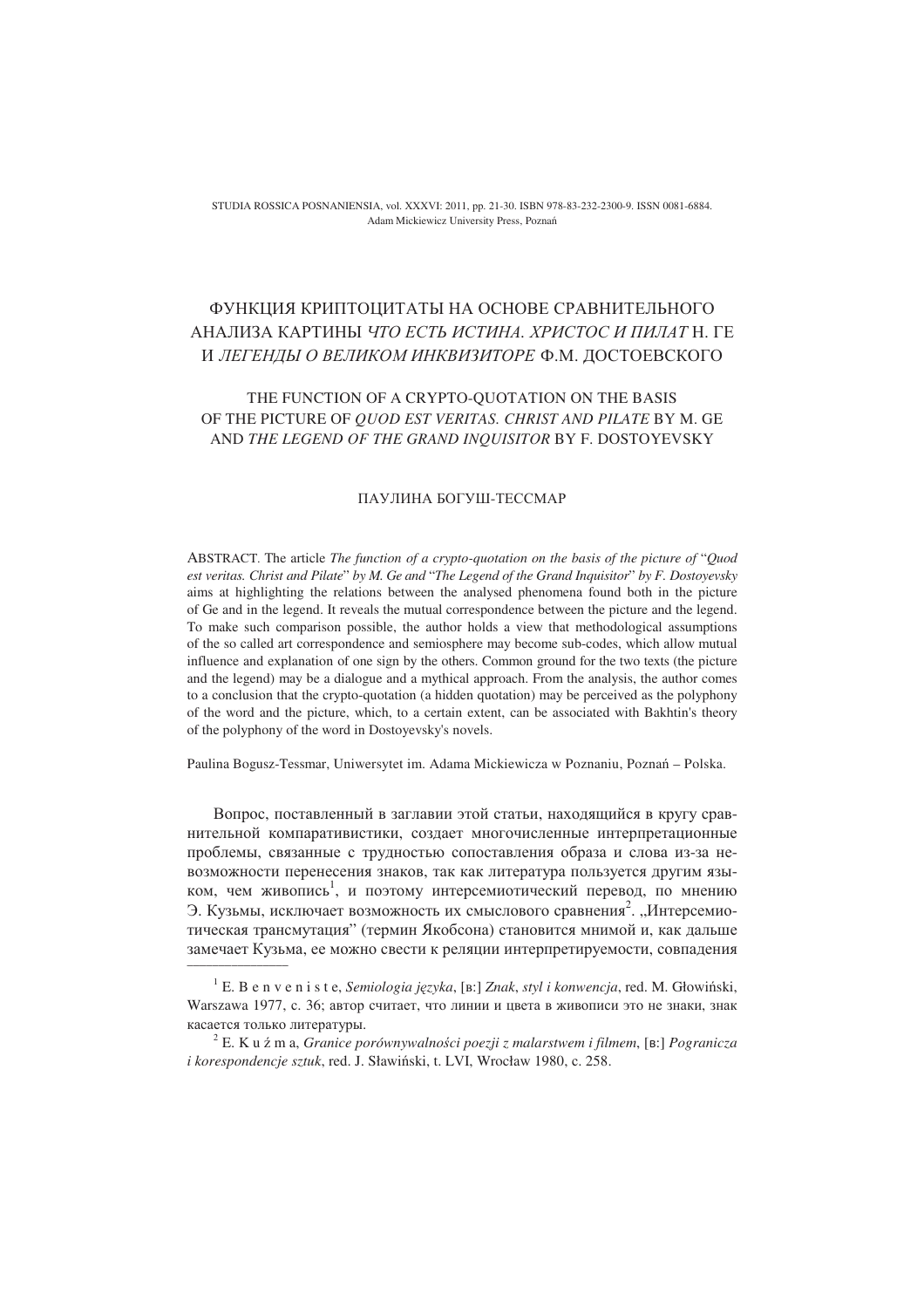элементов со всеми их разновидностями<sup>3</sup>. Если с такими проблемами встречается традиционная компаративистика, то трудно говорить о "верифицируемости". Дополнительным усложнением считаем факт, что картина Ге написана позднее, чем Братья Карамазовы, следовательно, ее можно воспринимать как "значимое отсутствие", как несуществующую цитату. Тем не менее мы считаем, что такое сравнение этих двух произведений вполне возможно. Инспирацией для такого утверждения стала мысль Б. Стемпчинской<sup>4</sup> о возможности обращения к картине как к потенциально существующему феномену, но материально не выраженному.

На пути преодоления вышеуказанных трудностей мы должны сослаться на такие исследовательские контексты и такие методологические ключи, которыми категории "присутствия" и "отсутствия" могли бы быть обусловлены и функционировать в компаративистике как значимые, выполняя определенные функции.

Возможность таких толкований в некоторой мере нашла свое подтверждение в теории ученых из школы в Тарту (Тезисы рефератов 4-летней школы, посвященных вторичным моделирующим системам), для которых основным тезисом было условие единства, как в области деятельности человека, кодирующего информацию с помощью знаков, так и в сфере отдельных знаковых систем, которые, хотя и имеют свои имманентные структуры, функционируют только в группах, "опираясь друг на друга". Ни в одной семиотической системе нет такого механизма, который позволил бы ей функционировать в изоляции. Это касается также языка, наиболее объемной семиотической системы, которая, однако, является несамостоятельной<sup>5</sup>. Предлагаемая нами возможность включения друг в друга признаков разных моделирующих систем в область одного текста Легенды о Великом Инквизиторе может восприниматься только с перспективы читателя. Связи между знаками, функционирующими в группах, а также подтверждение условия первичности и вторичности моделирующих систем привело, как можно считать, ученых из Тарту к поиску такого понятийного механизма, направленного к универсальной системе, которую Лотман называет семиосферой - структурой первичной (примарной), охватывающей всевозможные неравномерности, неясность иерархии языков и текстов, асинхронность, разнообразие всех элементов семиотического пространства. Это гетерогенная сфера<sup>6</sup>, условием существования которой является диалог, осуществляющийся в различных сферах, начиная с биолого-физиологической по "разговор" национальных культур и великий диалог куль-

 $6$  B.  $\dot{Z}$  y ł k o, *Słowo wstępne* do J. Ł o t m a n, *Kultura i eksplozja*, przeł. B. Żyłko, Warszawa 1999, с. 7-24, [цит. по:] Ю.М. Л о т м а н, Искусство в ряду моделирующих систем (тезисы к проблеме). Труды по знаковым системам, т. III, Тарту 1963, с. 130.

 $3$  Там же

 $4 B. S t e m p c z y n s k a$ , *Dostojewski a malarstwo*, Katowice 1980, c. 49.

<sup>&</sup>lt;sup>5</sup> M.R. M a y e n o w a, *Poetyka teoretyczna*, Wrocław 1979, c. 117.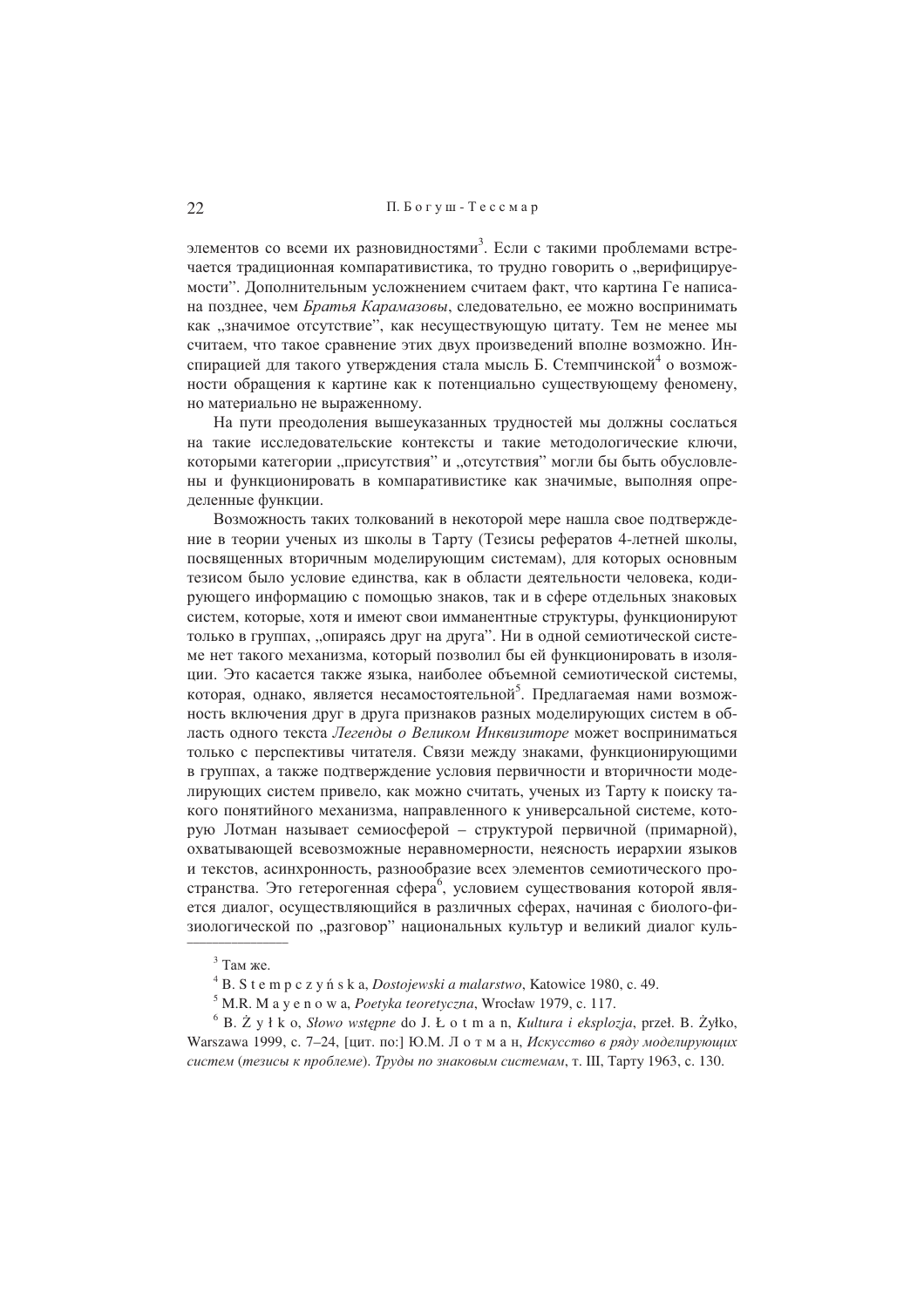тур Востока и Запада. Правомерным тогда становится рассуждение не только о "взаимной согласованности" данных структур, но и о взаимосоставляющих их свойствах: в данном случае это будет слово и образ (картина), являющиеся диалогической целостностью, отсылающей за пределы текста в эпистемологическую и аксиологическую область. Можно предположить, что определенной, как для творца, так и, шире, для универсума, границей для данной семиосферы, для того, чтобы какой-либо факт стал текстом этой семиосферы, является, как подчеркивает Лотман, уровень приобщения (адаптирования) чужого. На это влияет чувство семиозиса как однородности и индивидуальности, формирующихся в рамках семиосферы данной культурной формации. Для культуры второй половины XIX века в России это был поиск самосознания народа - "духа народа". Обособленность мира вне данного семиозиса дает возможность восприятия его инородности, а также побуждает к началу диалога с ним. Это происходит тогда, когда говорится о латинизации православия, о религиозном и культурном окцидентализме, который в контакте со славянофилами, а также с почвенниками провоцирует не только к негации, но и к разговору. Можно сказать, что сознание народа и культуры России второй половины XIX века окрепло благодаря созданию воображения об иезуитизме религии и культуры Запада<sup>'</sup>. Уместным будет сослаться на статью Л. Геллера<sup>8</sup>, соответствующую для понимания проблемы и близкую к понятию семиосферы. В ней представлена холистическая перспектива, согласно которой мир человека и природы определяется как один организм, управляемый нелинейной динамикой с отклонениями в сторону хаоса, создающего различные несовпадения с системой, но всегда, в зависимости от инструмента - ключа, употребляемого для возможных толкований этого "организма", открывающего все новые возможности исследовательского поиска, расширяя тем самым знания о возможностях различных соединений, содержащихся в этом комплексе - организме. Если мы посмотрим на этот организм извне, как на вписанный в глобальную систему культуры текст, не забывая о том, что он является сгустком других сложных текстов, тогда в сопоставлении с интересующими нас текстами – Легендой о Великом Инквизиторе и картиной Ге - случайным станет вторжение в литературную систему элементов системы живописного текста. Иначе говоря, организация культурной системы данной семиосферы как динамичной и непредсказуемой, накапливающей эмоции, идеи, стремления и воображения данной эпохи вместе с их проявлениями в форме материальных знаков (произведений), была бы в состоянии, благодаря чувству и гениальности писателя, а также холистичному елинству с окружающим миром, с его личной семиосферой, создать такие элементы в тексте,

 $^7$  A. W a l i c k i, Rosja, katolicyzm i sprawa polska, Warszawa 2002, c. 26, 27, 30.

 $8$  Л. Г е л л е р, О комплексной сложности или на пути к экологии литературы, "Slavic Almanach" 2005, vol. I, c. 2-24.

<sup>&</sup>lt;sup>9</sup> J. Ł o t m a n, *Kultura i eksplozja*, ykas. cou., c. 119.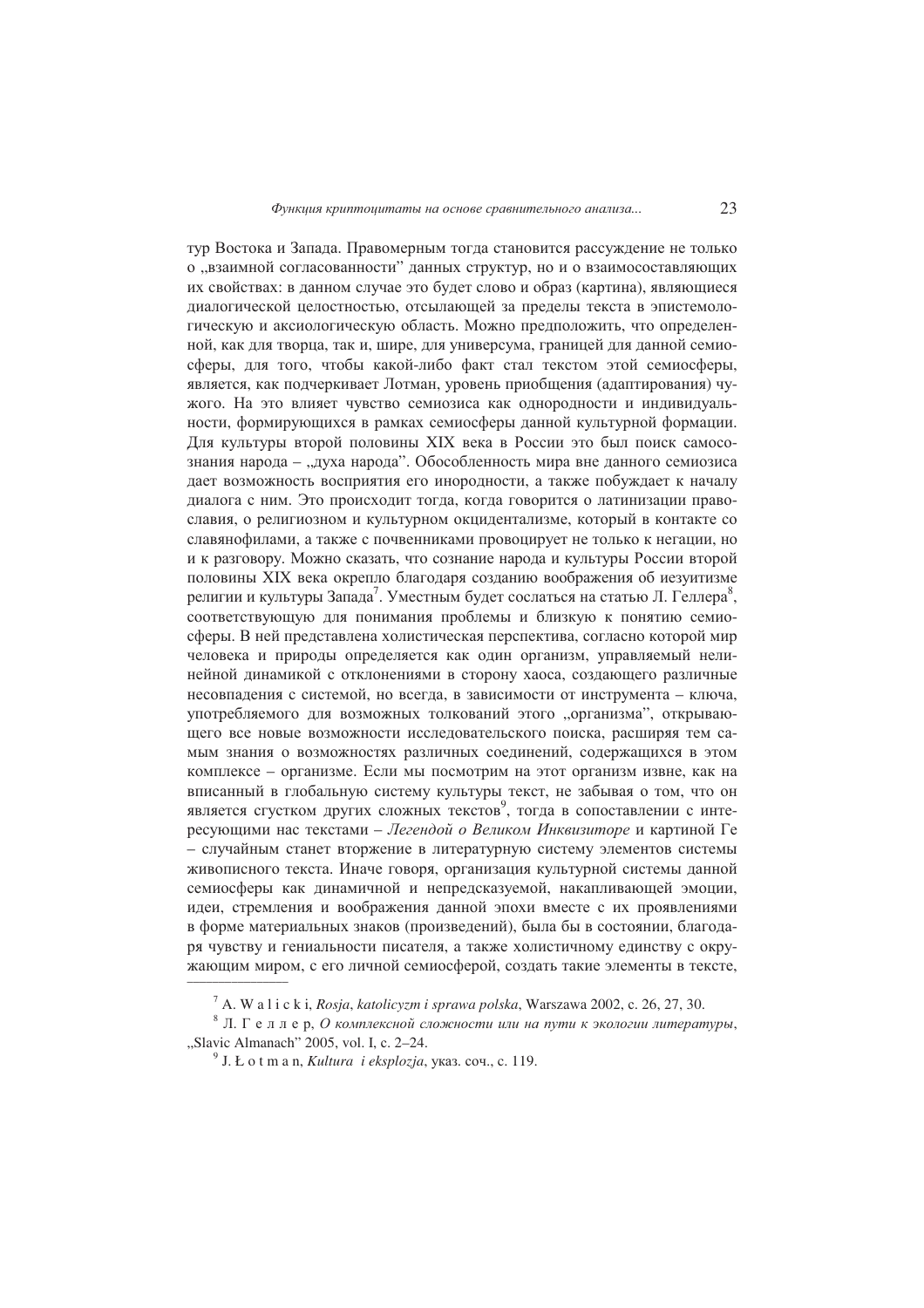которые могли бы быть переводимы на язык картины, т.е. свидетельствовать о вмещаемости картины в литературный текст. Легенда о Великом Инквизиторе, рассматриваемая как целостность, может быть тогда потенциальной многообразной конструкцией "текста в тексте", в то же время реальная, материальная картина Ге станет ключом для толкования прежнего текста и наоборот – закон осмозы, как следует предполагать, действует в обе стороны.

Б. Стемпчинска этот принцип называет "исключительным случаем", создающим феномен так называемых "потенциальных произведений" в творчестве Достоевского, выступающих в исключительной форме. Он не вмещается в тип цитаты реальной картины, но, если так можно выразиться, является цитатой несуществующего произведения<sup>10</sup>. М. Бахтин, подчеркивая неповторимость творчества Достоевского, черпающего импульсы из разных источников и перерабатывающего их в рамках индивидуальной, личной художественной системы, указывает на такую специфичность наследия Достоевского, которая "знает и понимает" все великие стили европейской литературы XVIII и XIX веков и предугадывает некоторые черты, характерные для искусства XIX и XX веков $^{11}$ .

С точки зрения холистичной онтологии и эпистемологии, религия в состоянии поместить себя в более широкую знаковую систему - т.е. мифологическое мышление, сознание<sup>12</sup>. С такой перспективы религия как разновидность мифа, по мнению А. Лосева<sup>13</sup>, воспринимается не только как простая транспозиция темы на картину, но, по отношению к творчеству Достоевского, начинает жить на уровне "мышления образами"; ведь мышление понятиями, реализирующееся в языке, не исчерпывает всей мысли, сфера мысли и сфера представлений сплетаются<sup>14</sup>. Образ, который влияет на мысль, концепцию или идею (принимаем во внимание неточность такого обобщения), организует художественный мир Легенды о Великом Инквизиторе.

Трудно однозначно утверждать, какой тип воображения - понятийно-дискурсивного или образно-эйдетического - доминирует в творчестве Достоевского, одно бесспорно - что текст Легенды обрамлен композиционной рамой<sup>15</sup>, характерной для живописи и выделяющей Легенду из текста Братьев Карамазовых. Легенда распалается на очерелной текст и созлает также оче-

 $10$  B. S t e m p c z y ń s k a, ykas. cou., c. 49.

<sup>&</sup>lt;sup>11</sup> Там же, с. 28, [цит. по:] М. В a c h t i n, Problemy Poetyki Dostojewskiego, przeł. N. Modzelewska, Warszawa 1970.

<sup>&</sup>lt;sup>12</sup> L. K o ł a k o w s k i, *Obecność mitu*, Warszawa 2003, c. 37, 132, 8, 10.

<sup>&</sup>lt;sup>13</sup> W. M a n t a j e w s k a, Mit i archetyp w prozie Andrieja Biełego, Katowice 2002, с. 14, [цит. по:] А. Лосев, Диалектика мифа, [в:] Миф, число, сущность, Москва 1994, c. 5-262.

W.G. D u r a n d, Wyobraźnia symboliczna, przeł. C. Rowiński, Warszawa 1986, c. 6.

<sup>&</sup>lt;sup>15</sup> Понятие и его понимание в книге: Ю. Л о т м а н а, Культура и взрыв, указ. соч., c. 117-118.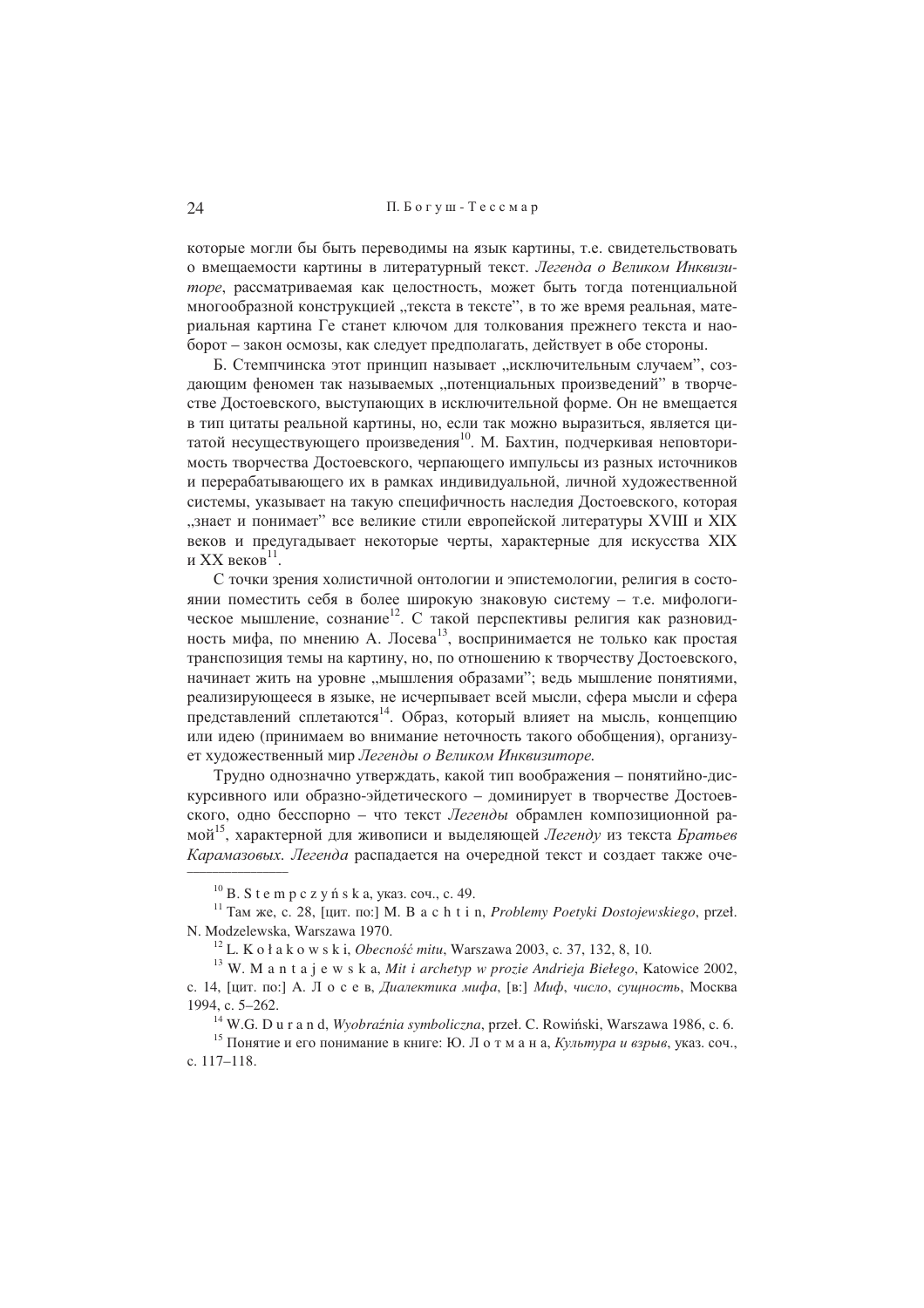редную раму, существующую уже имманентно в рамках Легенды из-за того, что отсылает читателя (а также слушающего Алешу) к конструкции инсценизированных или написанных в Европе, а также на Руси легенд: Хождения Богородицы по мукам ("монастырская поэмка"), Милосердного суда пресвятой и всемилостивой девы Марии<sup>16</sup>, для которых подкреплением является призываемое в Легенде о Великом Инквизиторе исключительное поведение Христа, чудотворца. Мышление образами управляет этим фрагментом, соединяя его с евангелическо-мифическим (библейским) поэтическим воображением, превращая его в целостный универсум "мира культуры, Книги развития человечества (Текста Культуры)"<sup>17</sup>, замкнутого в архетипе Иисуса Христа, который становится Богом из-за действий-знаков, которые совершает:

Народ непобедимою силой стремится к нему, окружает его, нарастает кругом него, следует за ним. Он молча проходит среди них с тихою улыбкой бесконечного сострадания. Солнце любви горит в его сердце, лучи Света, Просвещения и Силы текут из очей его, и, изливаясь на людей, сотрясают их сердца ответною любовью. [...] Дети бросают перед ним цветы, поют и вопиют ему: "Осанна!"<sup>18</sup>.

Если центральной сюжетной линией считать ситуацию диалога между Инквизитором и Иисусом, тогда сможем наблюдать за расколом понятий и образов, вписанным в исторический дискурс. Это, однако, не обозначает, что сила мифологического мышления уменьшится, хотя ее действие не будет бросаться в глаза, ведь поцелуй Иисуса перенесет только знак из измерения того, что постигаемо зрением, в измерение духовное, но не лишенное смысловых чувств, - "горение поцелуя на сердце"; Иисус, синтез жизни, мистической и физической, действуя в истории человечества (вторая Парузия), указывает на телесные испытания, а не превращается в понятие. Стоит сослаться на мнение Харрингтона, который, полемизируя с "демифологизующим" Евангелие Бультманом, упрощающим Евангелие до категории эгзистенциальной философии, считает, что такой полхол ошибочен, поскольку мы можем "говорить о Боге только через аналогию или символически в категориях, унаследованных от натуры или человеческого опыта", поэтому миф "как символическое выражение представляет собой существенную часть образца человеческой речи и мысли и никогда логическое рассуждение не в состоянии его заменить".19

Представление Иисуса на картине Ге вписывается в мысль Бультмана. популярную наравне с мифическим мышлением, а в 10-х гг. XIX столетия

<sup>&</sup>lt;sup>16</sup> Ф.М. Достоевский, *Братья Карамазовы*, Минск 1981, с. 281.

<sup>&</sup>lt;sup>17</sup> Определение В. Паперного, см.: W. P a p i e r n y, Poetyka stylizacji w twórczości A. Biełego. Przyczynek do problemu Bieły a Gogol, przeł. A. Jędrzejkiewicz, "Pamiętnik Literacki" 1980, LXXI, z. 4, c. 187.

 $^{18}$  Ф.М. Достоевский, указ. соч., с. 283.

<sup>&</sup>lt;sup>19</sup> W.J. H a r r i n g t o n, Klucz do Biblii, przeł. J. Marzędzki, Warszawa 1984, c. 392.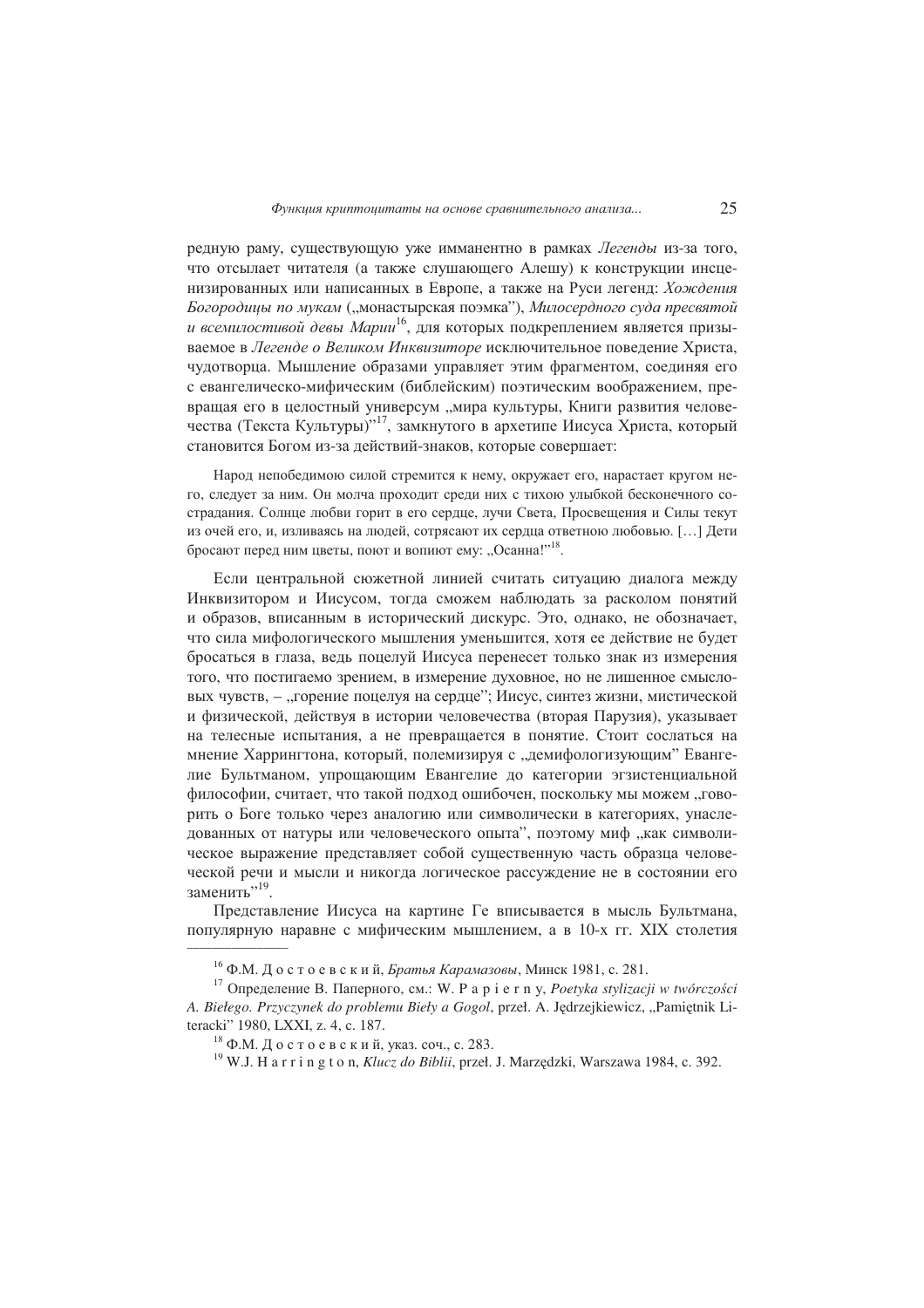### П. Богуш - Тессмар

в России обращающуюся к все еще актуальным окциденталистическим тенленниям, являющихся наслелием XVIII-вечного рационализма и эмпиризма. Униженный, вошедший в сферу профанума, истощенный, со связанными руками Иисус становится знаком несчастливой судьбы человека, но и, возможно, что неправильных человеческих выборов. "Неразумный еврей", подстрекатель, или, может, только предлог для политических игр между Понтием и еврейским Синедроном (Кайфашом), безопасный и униженный, с напряжением в глазах и с полуоткрытым ртом, как булто хотел что-то сказать. Иисус стоит в глубокой тени. В живописи, исключая натуральную, в смысле техники, светотень, тень, сияние, свет могут исполнять символическую функцию, тралиционно соелиняя свет с обновлением, жизнью, творческими преображениями, также с божеством и святостью, а тень - с регрессом, ничтожностью, страданием и смертью. Погруженный в тень Иисус умрет телом и душой, вместе со своим человеческим сумасшествием.

Функция света, разливающегося на стороне Пилата, охватывающего его доминирующую над Иисусом фигуру, открывает перед ним пространство, залитое солнцем: в темноте тюрьмы Иисуса блеск нахолится на стороне Инквизитора, это Инквизитор навещает Иисуса со светильником, но, отходя дальше, придерживается своей идеи, хотя "поцелуй горит на его сердце". В круг этой метафоры, благодаря Пилату и кардиналу, вводится сеть значений, отсылающих к должности и функции, с ней связанной, и - шире - к представлению о стране и организации общества. Центром, в котором сплетаются принципы, организующие это представление, является "меч Кесаря" - определение, которым пользуется Инквизитор, можно применить к мистичной, утопической концепции власти, господство которой приняло бы характер всемирной объединяющей идеи. Инквизитор осуществлял бы власть, опираясь на воображения и маски - тайну и чудо, созданные для общества и усиливающие власть. И в люевних, и в современных тоталитарных системах присутствуют такие деифицирующие приемы (стратегии), в которых вождь (человек) становится богом. Такой прием гарантирует власти авторитет и почтение, а в результате - авторитет и покорность, тем более, что власть становится для других единственным источником жизни: хлеб и игры подавляют другие нужды, а террор и угнетение отнимают желание свободы. Объединение мышления и совместная работа обеспечивают всеобщее счастье<sup>20</sup>. Пилат бережет хотя бы часть таких же взглядов, когда вводит в святые для евреев места кесарские символы или когда использует святое сокровище для постройки акведука, а также когда подавляет религиозное восстание Самаритан<sup>21</sup>. Инквизитор, в свою очередь, создав такую структуру власти, оживляет будущее империи в более совершенном виде. Инквизитор и Пилат вмешают в себя

<sup>&</sup>lt;sup>20</sup> Н.А. Бердяев, Глава из книги "Новое религиозное сознание и общественность". Великий Инквизитор, [в:] О Великом Инквизиторе. Достоевский и последующие, под ред. Ю. Селиверстова, Москва 1991, с. 219-243.

<sup>&</sup>lt;sup>21</sup> J.  $\tilde{C}$  i e c i e l a g, *Poncjusz Piłat, prefekt Judei*, Kraków 2003, c. 8.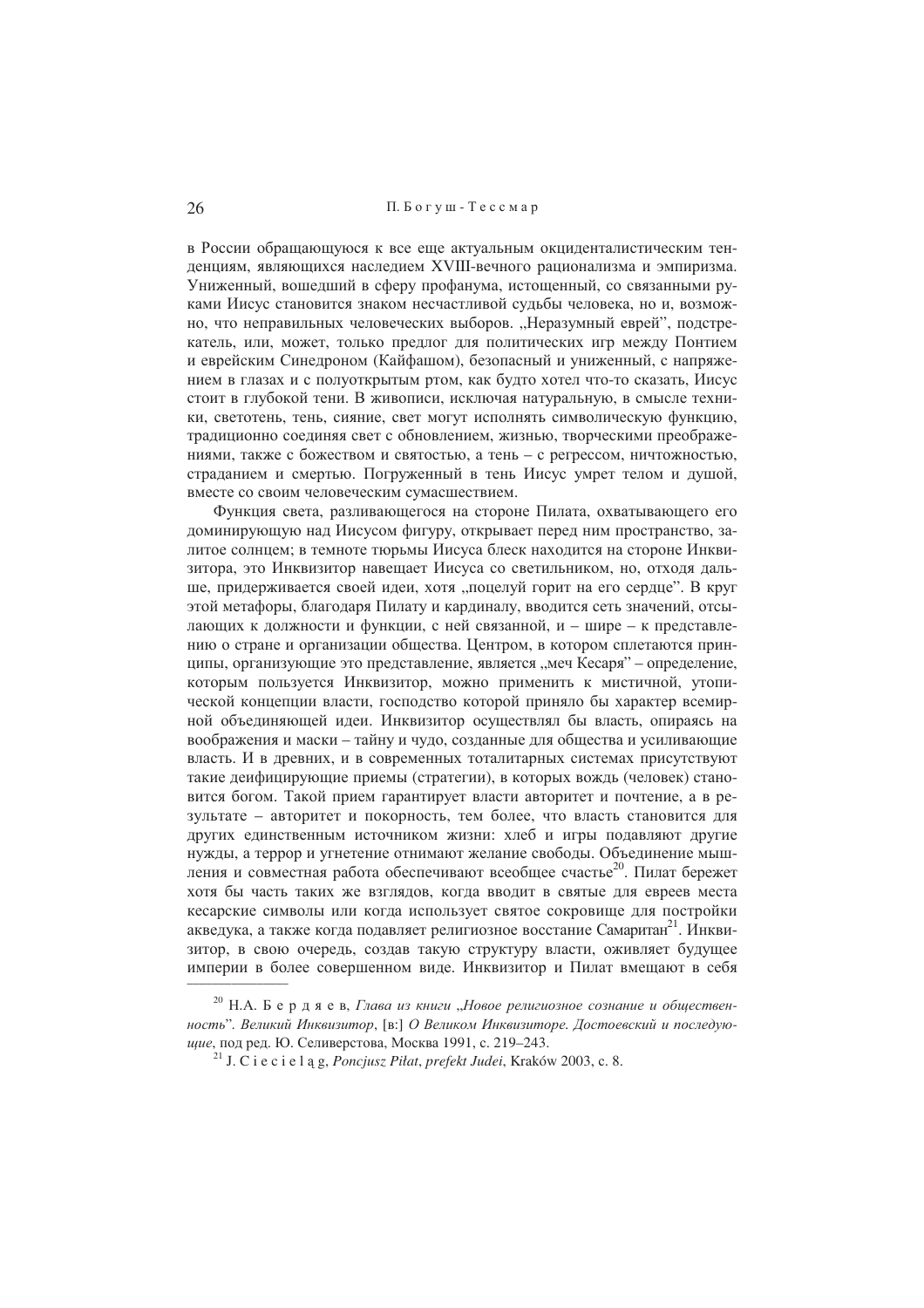модель осуществления власти, типичную для Запада, и не важно то, что один из них - исторический персонаж, а другой - вымышленный. По Хомякову, как пишет А. Валицкий, вся история Запада сводится к борьбе двух фальшивых принципов: единства без свободы, воплощенного в Римской церкви, и его симметричной антитезы - свободы без единства, представленной в протестантизме и мещанской цивилизации. Социализм был, с этой точки зрения, диалектическим возвращением к единству без свободы, т.е. светской формой католического единства без насилия<sup>22</sup>. Достоевский, который отвергал как свободу без единства, так и единство без свободы, понимал эти понятия в духе славянофилов, видя в них последствие отхода от истины Христа, который совершила западная цивилизация, вырастающая из древней римской империи, обожествляющей одиночное "я". Эту идею в форме Римского папства от кесарства приняла и Католическая церковь. Из этого в свою очередь вытекает борьба мировоззрений и религии идеи, как борьба истинной веры в Христа (православие) с римской идеей<sup>23</sup>.

Если анализ заглавного вопроса картины Ге понимать как отправную точку для следующих выводов, то проводимый до сих пор ход рассуждений, перенесенный на интересующие нас тексты, должен принять знаковую ценность, подтверждающую целесообразность восприятия этих произведений как вмешающих и проникающих друг друга в общем для них языке мифа. гарантирующего непрерывность культуры в ее вневременной сфере, моделирующей мировоззренческую систему, служащую пониманию мира<sup>24</sup>.

Заглавием картины Ге является вопрос, заданный Пилатом Иисусу: "Что есть истина?", высказанный в натуральном языке, но функционирующий как полноценный элемент всего пластического подхода, согласно принципу коллективной семиотично-знаковой "взаимосогласованности", невозможности действия в изоляции. Если воспользоваться возможностью "смотреть извне", являющейся привилегией читателя, подсказывающей ему ключ для расшифровки данного кода, то можно предположить, что сердцевиной поэмы Ивана может стать вопрос, заданный Иисусу Инквизитором: "Зачем же Ты пришел нам мешать?" Этот вопрос может функционировать как заглавие вместо вопроса "Что есть истина?", и в таком случае оба текста, благодаря внутренней диалогичности риторических вопросов, а также из-за дискурсивности, вытекающей из взаимоотношения обоих вопросов в плане холистичного понимания или Лотмановской семиосферы, объединяются в некоей точке, центральном, интегрирующем месте, открывая универсальную борьбу человека за правду своего бытия и действия, за преданность себе или трансценденции, за метафизическую и неметафизическую модель существования сознания. Эти вопросы, обсуждаемые в категории взаимозависимости, могут составлять

<sup>&</sup>lt;sup>22</sup> A. W a l i c k i, указ. соч., с. 125.

 $23$  Там же.

<sup>&</sup>lt;sup>24</sup> K. R o s n e r, Semiotyka strukturalna w badaniach nad literaturą, Kraków 1981, c. 145.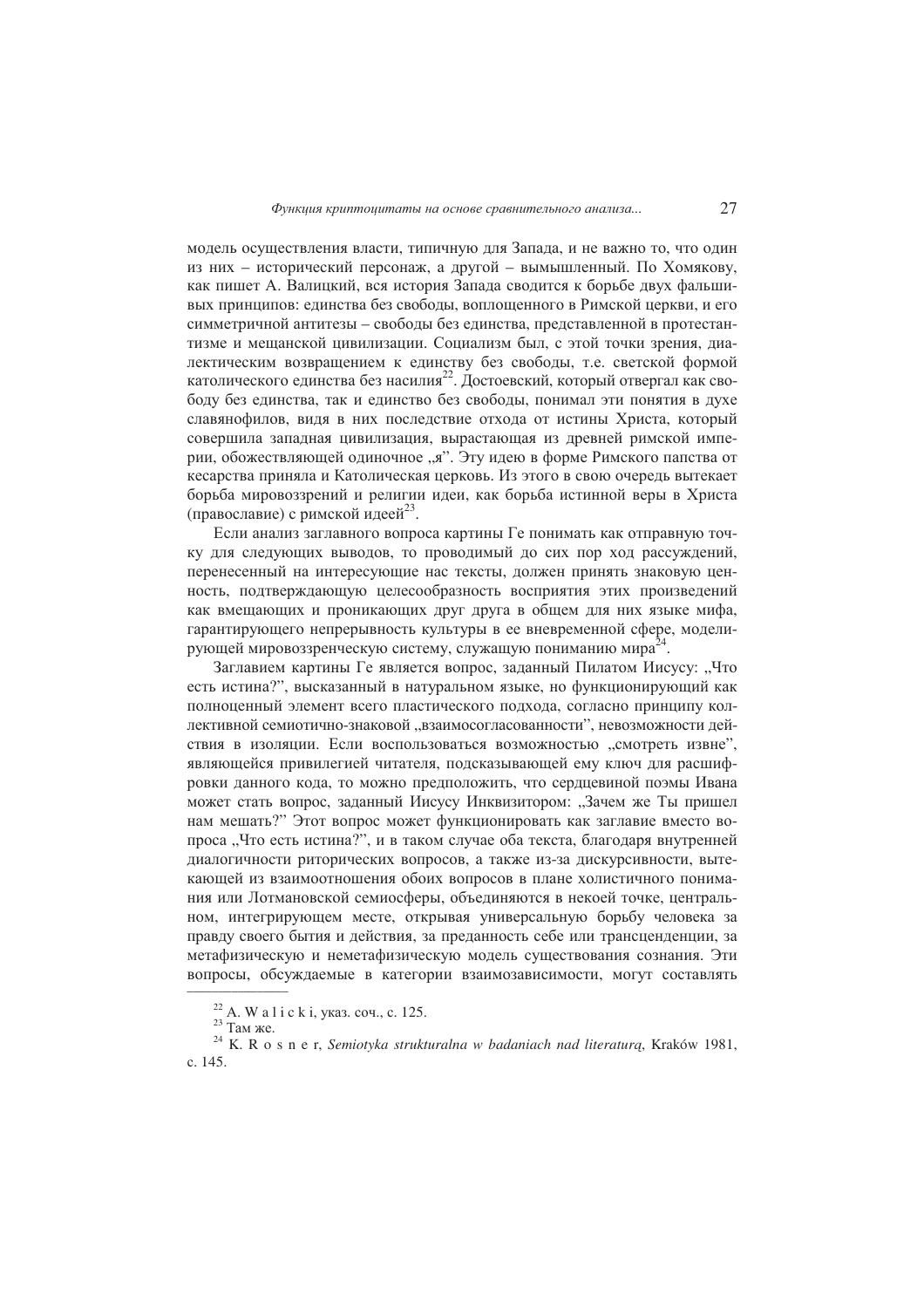### П. Богуш - Тессмар

друг для друга симметричное дополнение, семантическую способность заключаться лруг в лруге, поскольку по аналогичному принципу совместных точек вмешаются семантические значения персонажей, начинающих этот диалог. Слово "инквизитор", на латинском языке: *inquiro* - исследовать, обозначает стремление к каким-либо знаниям, задавая изнурительные вопросы. Это название связанно с должностью, а не с конкретным человеком. Понтий Пилат это исторический персонаж, римский префект в Иудее. Здесь можно заметить, что слово "Пилат" обозначает оснащенный копьем<sup>25</sup>, но в общем сознании Пилата называют прокурором, т.е. не в соответствии с лействительностью. Слияние обоих слов может, однако, быть оправдано фактом, что осуществление власти, связанное со значением имени, сволилось к лопрашиванию подозреваемых людей, их обвинению и приговору. Таким образом, первый и второй персонажи превращаются в универсальный знак, в "человека по должности спрашивающего", обвиняющего, и шире - в метафизическом пространстве - в разумное человечество, сознание которого имеет право спрашивать трансценденцию, Бога, чтобы обвинять.

"Зачем же Ты пришел нам мешать?" Если мы представим, что этот вопрос залает Понтий, а не Великий Инквизитор, то эти слова булут обозначать сознание, что появление предполагаемого еврейского короля на территории римской провинции угрожает ее status quo, угрожает также ее префекту. Трансгрессия евангелического текста в значащий контекст сцены на картине, вместе с его заглавным вопросом, обнаруживает, что Пилат был бы расположен вилеть правду (истину) в мифе власти божественного Кесаря, гарантирующей порядок, ясность правления провинцией, покой и безопасность, не говоря уже о более низменных выгодах, чем сочетать эту власть с теологическим понятием, связанным с безусловной реальностью<sup>26</sup>.

С другой стороны, вопрос "Что есть истина?", заданный Инквизитором, отнесенный к контексту одностороннего диалога, может стать оправданием неленаправленности его лействий и целенаправленности созланного им мировоззрения. Вопрос может также выражать триумф после разочарований первой Парузией, что именно Инквизитору история обязана за новое счастливое будущее. В первом и во втором случае, через инверсию или в прямом подходе, можно наблюдать появление общего пункта, который охватывает: концентрацию мышления собеседников на своих собственных убеждениях, собственных, по-человечески понимаемых правлах, беспокойство, вызванное сознанием, что появление Иисуса на земле разрушит миропорялок, опираю-

<sup>&</sup>lt;sup>25</sup> Praktyczny słownik biblijny, red. A. Grabner-Haider, przeł. T. Mieszkowski, P. Pachciarek, Warszawa 1994, c. 962.

<sup>&</sup>lt;sup>26</sup> Основой такого понимания может послужить диалог между Пилатом и Иисусом: "Ты царь иудейский?", "Царство мое не от мира сего", "Я на то родился и на то пришел в мир, чтобы свидетельствовать об истине. Всякий, кто от истины, слушает гласа моего", "Что есть истина" (Ин 18, 33-38), [в:] Библия, Москва 2004.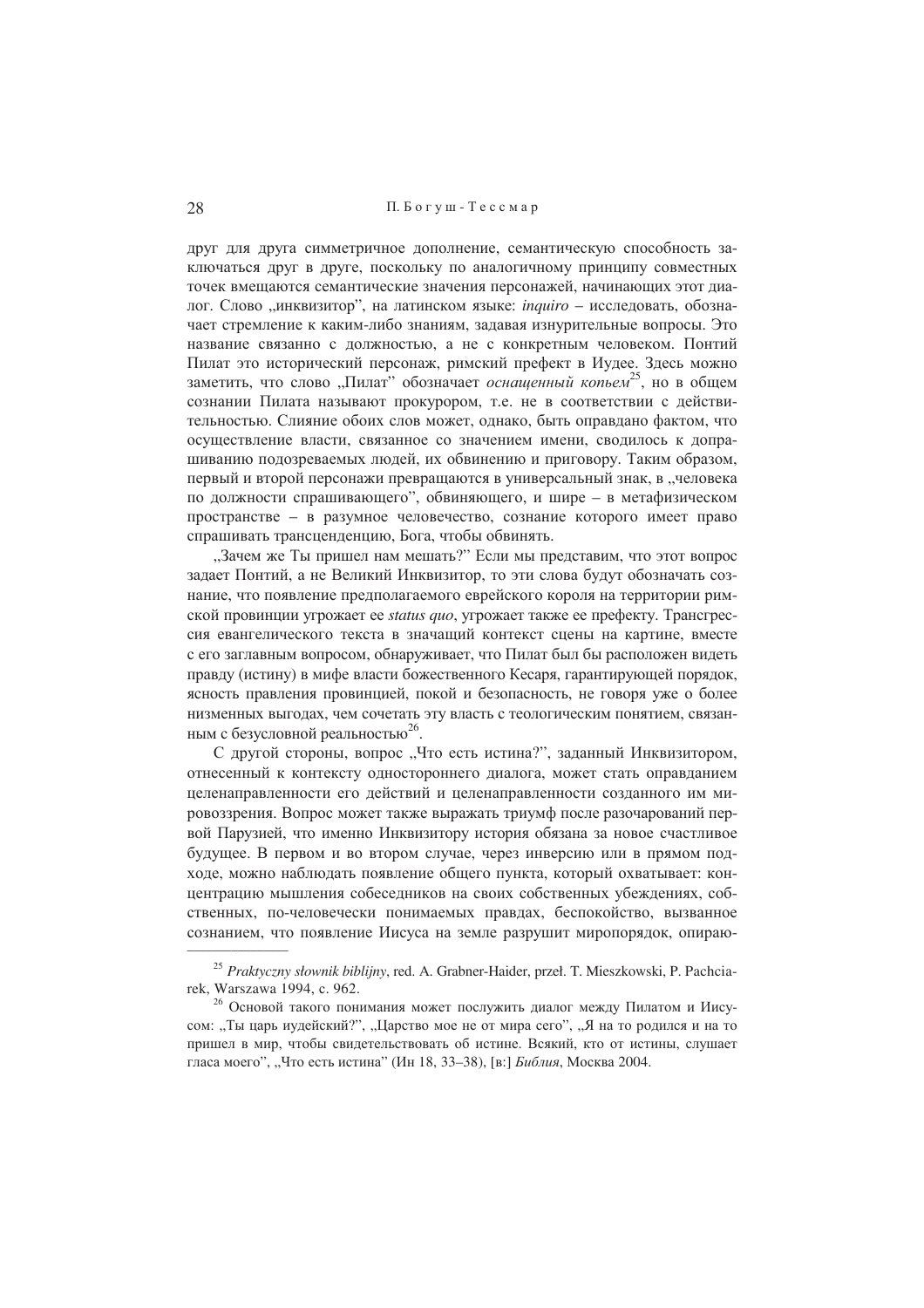щийся на рациональные, условные, хотя и искусственные принципы. Как иронизирует Л. Колаковски, ссылаясь на известный рекламный лозунг, "искусственная нога лучше, чем настоящая"<sup>27</sup>.

Идеальный порядок, созданный человеком, не должен оставлять места для неожиданностей - должен быть сказуемым и законченным. Таким образом, светский миф может легко заменить непредвиденность или нелогичность Божьего действия, открываемого в религиозном мифе начала (запрет срывать один из фруктов в раю можно понимать как внушение Бога, допускающее выявление вольной воли человека)<sup>28</sup>. Власть божественного Кесаря, представителем которого является Пилат и божественная власть Инквизитора как дополняющее разделение, отсылает к возможности манипулировать религиозными мифами во имя каких-либо принципов практического разума, доминации власти, справелливости и т.п., а также к пониманию их на светский лад, ведь, однако, эта возможность может быть уходом от мифического мышления или мифического сознания вообще, в том смысле, как понимает это Колаковски, говоря о мифе разума, как о всегда "очищающем от отчаяния случайности существования".

Картина Ге и Легенда о Великом Инквизиторе вводят финал первой и второй Парузии со знаковой параллельностью образов конца второй Парузии, как периферийный скандал, которому сопутствует непринятие Христа людьми. Если уход Иисуса в позоре является результатом Его прихода, тоже периферийного, не в блеске величества и мощи, и поэтому не в соответствии с тем, что пишет Евангелие, но также скандального, то в целом это указывает на использование времени и мифического пространства, создавая вместо линеарного времени воображение о цикличном времени, конструируя для обоих текстов раму, ограниченную началом и концом.

Достоевский, как известно, не любил ограничений, даже окончание второй Парузии оставил открытым, более того, весь текст Легенды поместил в главе Pro u contra. Поцелуй Иисуса горит на сердце Инквизитора, несмотря на то, что он не изменил способа мышления и не принял иерофанию (объявляющийся сакрум, как считает Элиаде)<sup>29</sup>. Достоевский разрывает эту закрытость, ведя к реализации личной (субъективной) разновидности мифа, являющегося элементом первоначальной структуры человеческой психики. Таким образом, писатель снимает маску с опытно-спекулятивной действительности человеческого разума, указывая на духовный мир, как на присутствующий в жизни человека и открывающий на принципы внутреннего опыта, трансценленции религиозного мифа (Иисуса).

 $27$  L. K o ł a k o w s k i, указ. соч., с. 93.

<sup>&</sup>lt;sup>28</sup> R. S a f r a n s k i, Zło, dramat wolności, przeł. I. Kania, Warszawa 1999, c. 13-22.

 $^{29}$  M. E l i a d e, Historia wierzeń i idei religijnych, przeł. S. Tokarski, Warszawa 1998, c. 18.